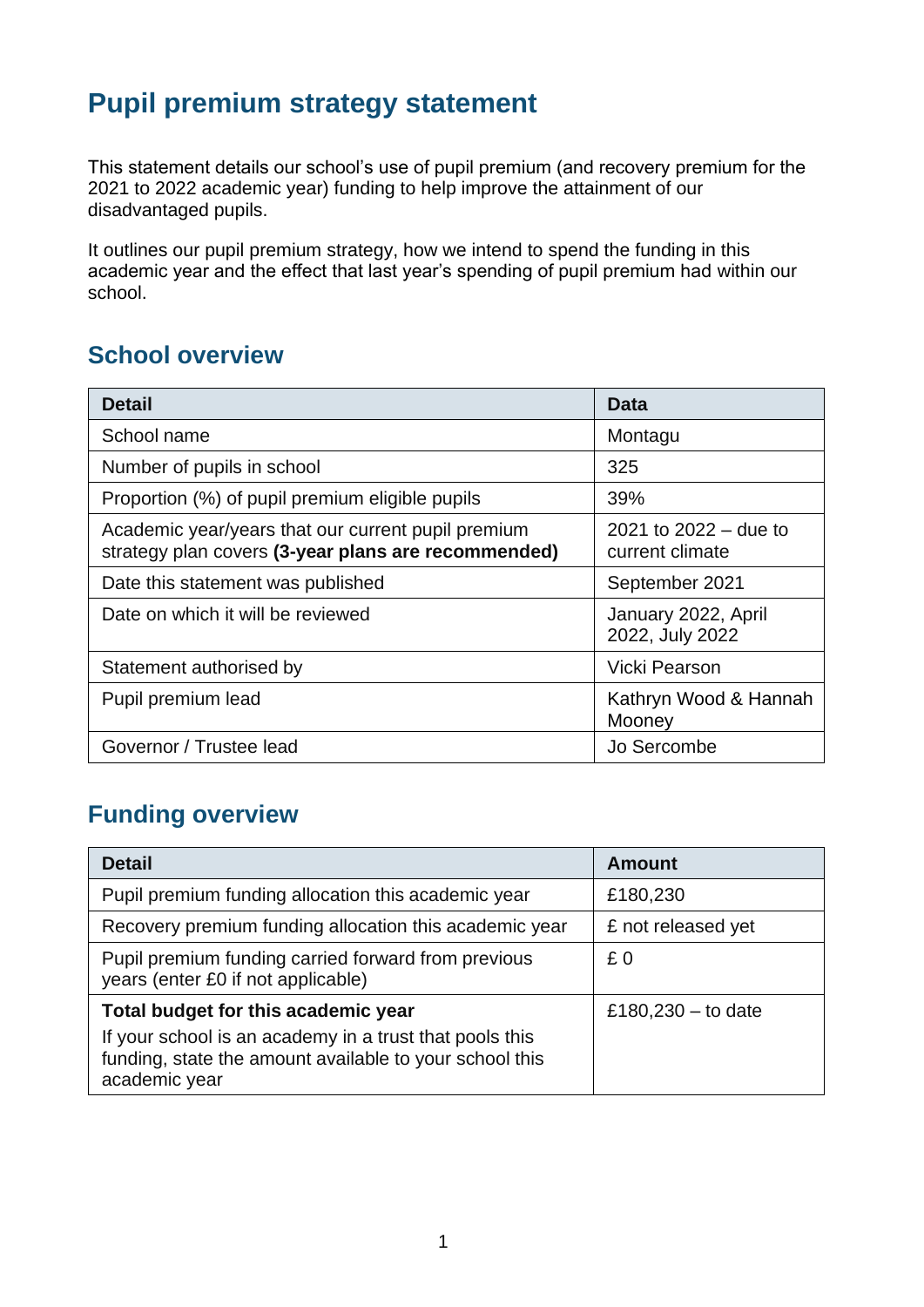# **Part A: Pupil premium strategy plan**

#### **Statement of intent**

At Montagu Primary Academy we target the use of Pupil Premium Grant funding to ensure that our disadvantaged pupils receive the highest quality of education to enable them to become active, socially responsible citizens of the future. We recognise that disadvantaged children can face a wide range of barriers which may impact on their learning.

Our ultimate objectives are to:

- $\checkmark$  Remove barriers to learning created by poverty, family circumstance and background
- $\checkmark$  Narrow the attainment gaps between disadvantaged pupils and their nondisadvantaged counterparts both within school and nationally
- $\checkmark$  Ensure ALL pupils can read fluently and with good understanding to enable them to access the breadth of the curriculum
- $\checkmark$  Develop confidence in their ability to communicate effectively in a wide range of contexts
- $\checkmark$  Enable pupils to look after their social and emotional wellbeing and to develop resilience.
- $\checkmark$  Access a wide range of opportunities to develop their knowledge and understanding of the world

#### Our context:

**Deprivation Indices** The Indices relatively rank small areas in England from most deprived to least deprived. Areas closest to 1 fall within the most deprived 10% nationally and those closest to 10 fall within the least deprived nationally.

| 7.7                      | 1.5                      | 1.5                                |
|--------------------------|--------------------------|------------------------------------|
| Barriers to Housing and  | Crime Decile             | <b>Education and Skills Decile</b> |
| 2.1                      | 1.9                      | 2.2                                |
| <b>Employment Decile</b> | Health and Disability De | Income Decile                      |
| 2.0                      | 2.0                      | 6.4                                |
| <b>IDACI Decile</b>      | Index of Multiple Depriv | Living Environment Decile          |

The barriers that exist for our disadvantaged pupils are:

Gaps in reading, writing, maths, and phonics- Pupils are not working at age-related expectations or better. Additionally, there are significant gaps due to the impact of lost schooling because of Covid-19.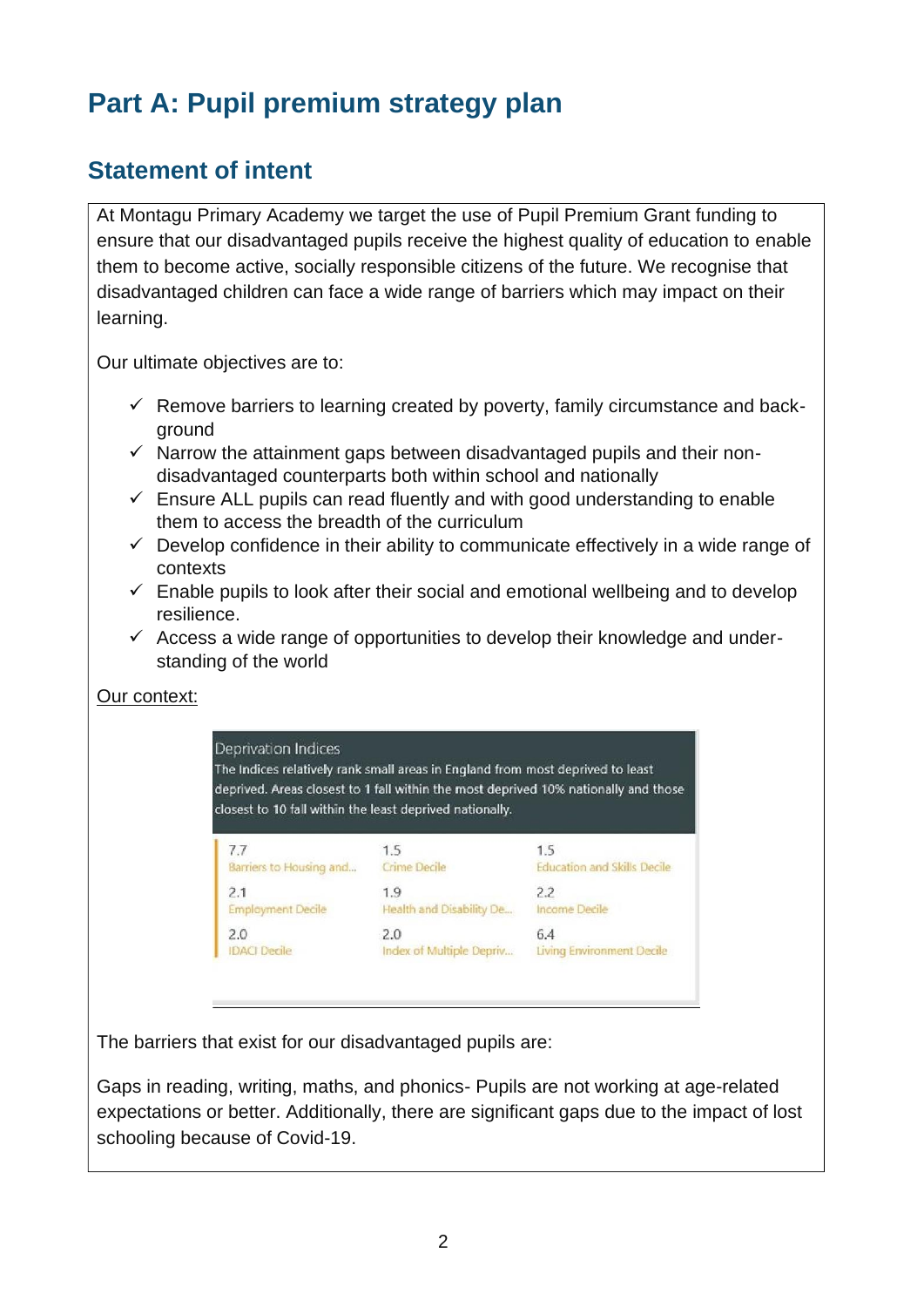Social, emotional, and mental health- Pupils in distress find it hard to self-regulate which impacts on learning.

Speech, language, and communication - Pupils become frustrated as they are unable to communicate clearly with peers and adults.

IT at Home - Children unable to satisfactorily access IT based learning due to lack of usable computers / smart phones / quiet places to learn

Parental engagement - Parents unable to encourage and support learning.

Attendance - Pupils miss significant chunks of learning. Gaps widen and progress is negatively impacted across the curriculum

Achieving our objectives:

To achieve our objectives and overcome identified barriers to learning we will:

- $\triangleright$  Provide all teachers with high quality CPD to ensure that pupils access effective quality first teaching
- ➢ Provide targeted intervention and support to quickly address identified gaps in learning including the use of small group work, 1:1 tuition
- ➢ Target funding to ensure that all pupils have access to trips, residentials, firsthand learning experiences
- $\triangleright$  Provide opportunities for all pupils to participate in enrichment activities including sport and music
- $\triangleright$  Provide appropriate nurture support to enable pupils to access learning within and beyond the classroom.

This is not an exhaustive list and strategies will change and develop based on the needs of individuals.

#### Key Principals:

We will ensure that effective teaching, learning, and assessment meets the needs of all pupils through the rigorous analysis of data. Class teachers will identify through the class pupil premium plan specific intervention and support for individual pupils which will be reviewed at least termly. Alongside academic support, we will ensure that those pupils who have social, emotional, and mental health needs will access high quality provision from appropriately trained adults.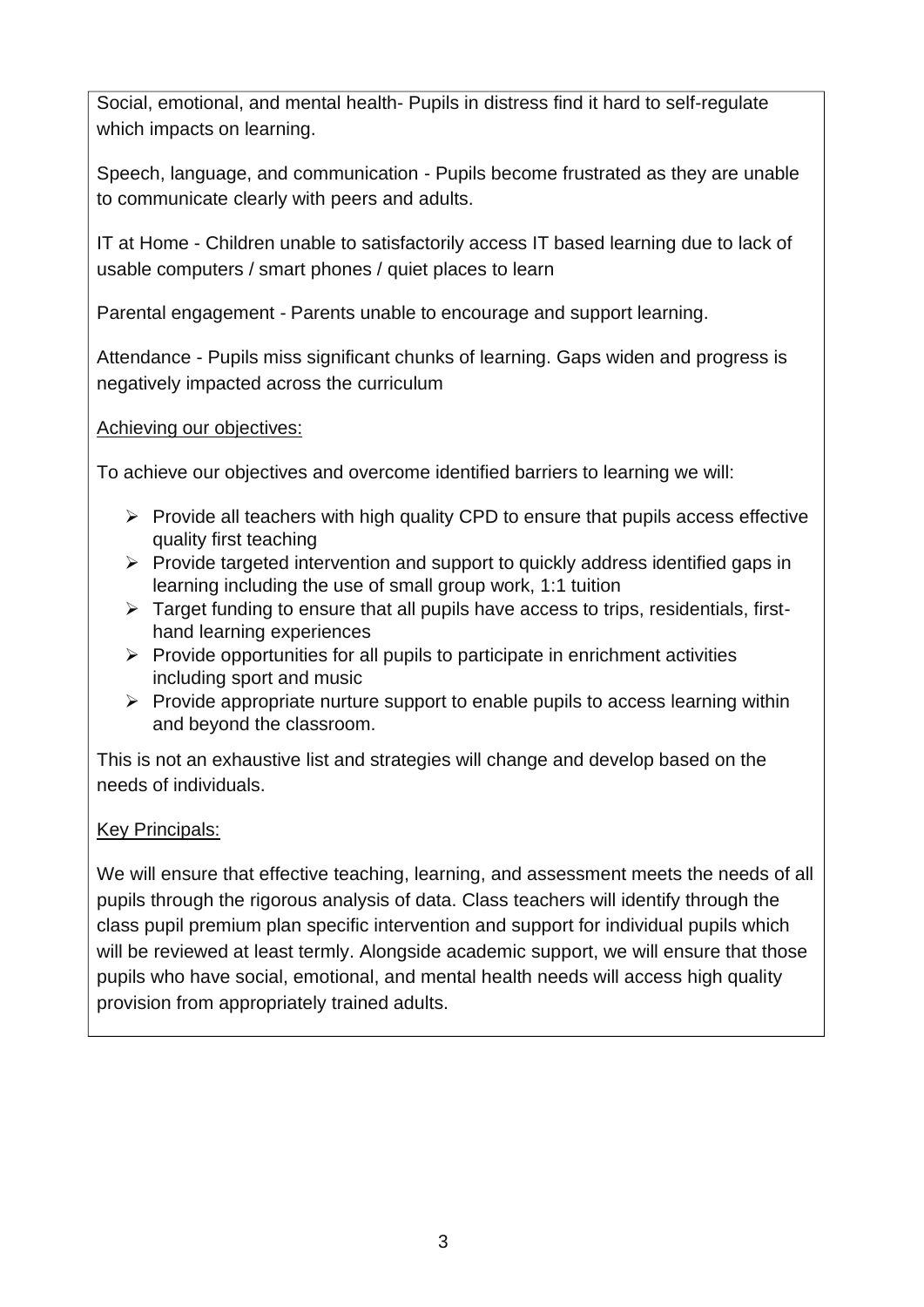## **Challenges**

This details the key challenges to achievement that we have identified among our disadvantaged pupils.

| <b>Challenge</b><br>number | <b>Detail of challenge</b>                   |
|----------------------------|----------------------------------------------|
|                            | Social, emotional, and mental health         |
| $\mathcal{P}$              | Gaps in reading, writing, maths, and phonics |
| 3                          | Speech, language, and communication          |
|                            | Attendance and punctuality                   |
| 5                          | Access to wider opportunities                |
| 6                          | Parental engagement                          |

#### **Intended outcomes**

This explains the outcomes we are aiming for **by the end of our current strategy plan**, and how we will measure whether they have been achieved.

| <b>Intended outcome</b>    | <b>Success criteria</b>                                                         |
|----------------------------|---------------------------------------------------------------------------------|
| Reading, Writing and Maths | Achieve outcomes in-line with, or above, national<br>average by the end of KS2. |
| <b>Phonics</b>             | Achieve at least 90% of pupils in Y1 pass the PSC                               |
| Attendance                 | Ensure attendance of disadvantaged pupils is at least<br>96%                    |

#### **Activity in this academic year**

This details how we intend to spend our pupil premium (and recovery premium funding) **this academic year** to address the challenges listed above.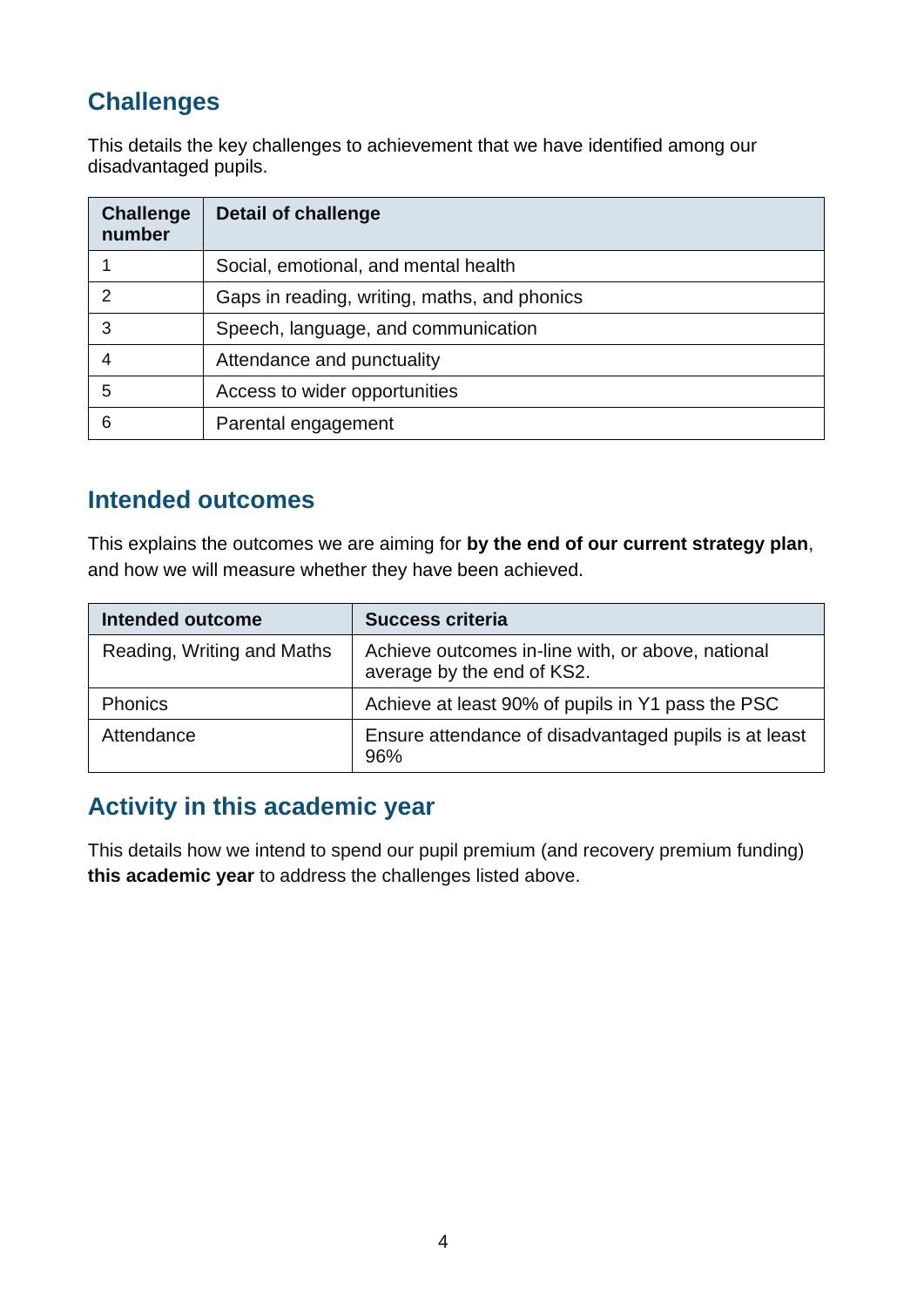## **Teaching (for example, CPD, recruitment and retention)**

Budgeted cost: £ 80,000

| <b>Activity</b>                                                                                            | Evidence / rationale that supports this<br>approach                                                                                                                                                                                                                                                 | <b>Challenge</b><br>number(s)<br>addressed |
|------------------------------------------------------------------------------------------------------------|-----------------------------------------------------------------------------------------------------------------------------------------------------------------------------------------------------------------------------------------------------------------------------------------------------|--------------------------------------------|
| <b>Talk for Writing</b><br>training                                                                        | Historic data indicates writing being a weak area<br>across the school as there has not been a<br>recognised framework / scheme of work in place to<br>support teacher's development. Additionally, this is<br>often an area of the curriculum that some pupils find<br>challenging to engage with. | 2,3                                        |
| Voice 21 CPD                                                                                               | Most of our pupils arrive in school with poor<br>communication skills and live within families who also<br>have poor communication.                                                                                                                                                                 | 2,3                                        |
| HLTA employed to<br>release curriculum<br>leaders                                                          | Our newly developed reading led curriculum has<br>been designed to engage all our pupils and make<br>clear links with their local area. To further develop<br>the curriculum and support the CPD of middle<br>leaders.                                                                              | 2,5                                        |
| Additional teaching<br>staff to allow for<br>smaller, single year<br>classes                               | Due to the gaps developed for our pupils from<br>remote learning over the past two years - both<br>academically and emotionally smaller single year<br>classes will support a focused approach to closing<br>the gaps and meeting individual needs.                                                 | 1, 2, 3, 6                                 |
| <b>Partial Non class</b><br>based senior<br>leadership to<br>mentor and coach<br>early careers<br>teachers | This is the second year of an ECT approach for<br>Montagu as we were part of the pilot last year, it is<br>recognised coaching in the moment is the most<br>impactful strategy for developing teaching.                                                                                             | 1,2                                        |
| Letters and sounds<br><b>CPD</b>                                                                           | Historic data indicates this is an area to focus on, a<br>newly introduced scheme needs disseminating<br>across whole school, both for ARE related teaching,<br>keeping up and closing the gap programs.                                                                                            | 2,3                                        |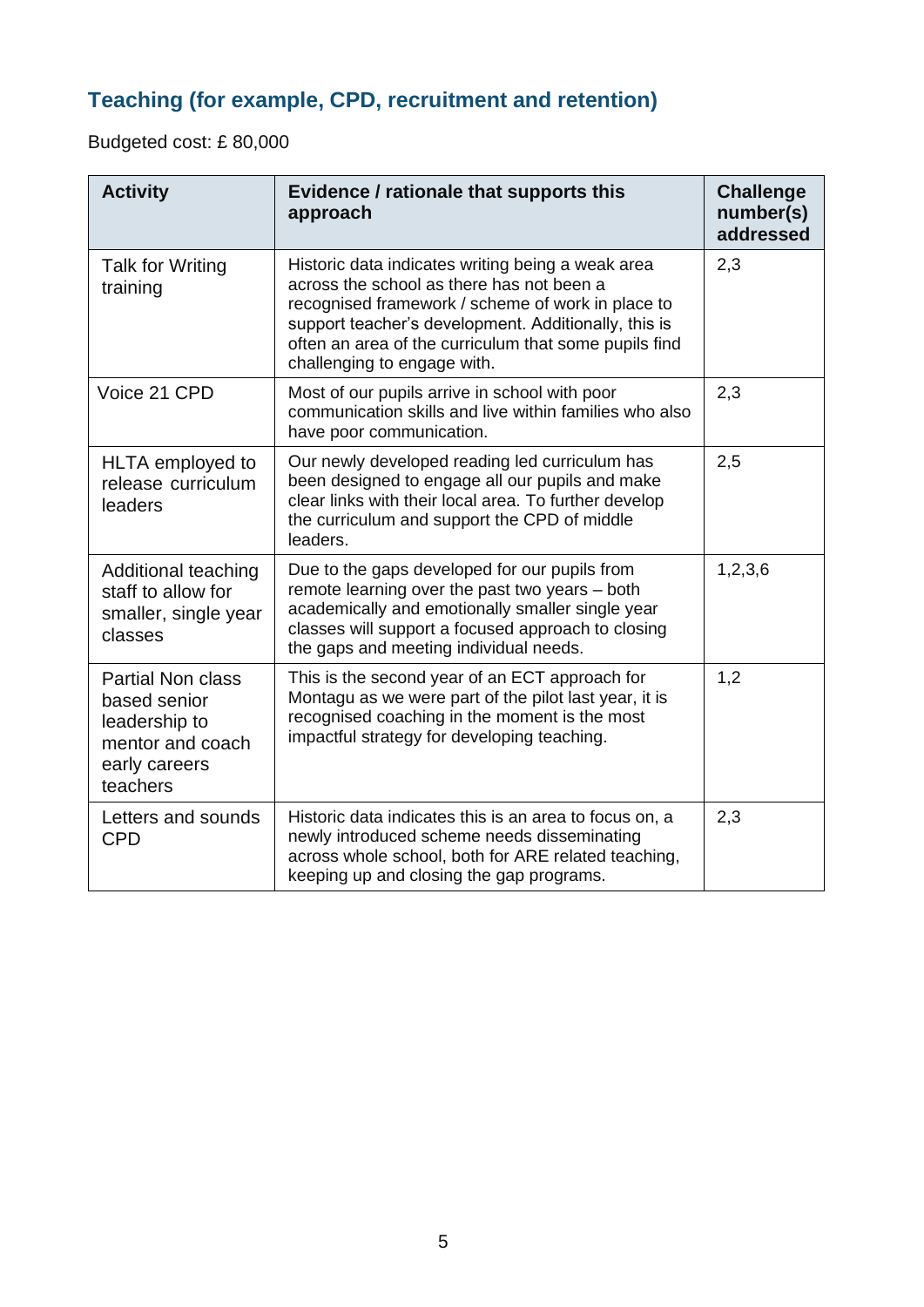### **Targeted academic support (for example, tutoring, one-to-one support structured interventions)**

Budgeted cost: £ 60,000

| <b>Activity</b>                                                             | Evidence / rationale that supports<br>this approach                                                                                                                                        | <b>Challenge</b><br>number(s)<br>addressed |
|-----------------------------------------------------------------------------|--------------------------------------------------------------------------------------------------------------------------------------------------------------------------------------------|--------------------------------------------|
| Small group,<br>interventions in<br>reading, writing,<br>maths, and phonics | Small group intervention will support<br>gaps and allow for learning to be more<br>personalised-this approach will also<br>allow for 'keeping up' interventions to<br>prevent further gaps | 1, 2, 3,                                   |
| 1-1 interventions as<br>above                                               | As above – for those disadvantaged<br>pupils who have more bespoke needs                                                                                                                   | 1,2,3                                      |

#### **Wider strategies (for example, related to attendance, behaviour, wellbeing)**

Budgeted cost: £40,000

| <b>Activity</b>                               | <b>Evidence/ rationale that supports</b><br>this approach                                                                                                                                                                                                                           | <b>Challenge</b><br>number(s)<br>addressed |
|-----------------------------------------------|-------------------------------------------------------------------------------------------------------------------------------------------------------------------------------------------------------------------------------------------------------------------------------------|--------------------------------------------|
| Non class based Thrive<br>practitioner        | Several pupils in the academy have<br>suffered trauma in their childhood.<br>Using the Thrive assessment systemwe<br>can evidence who has social /<br>emotional developmental gaps and<br>address these through a bespoke<br>intervention led by a licensed Thrive<br>Practitioner. | 1,4,6                                      |
| <b>Thrive</b>                                 | As above – whole school approach and<br>right time - age related- curriculum. A<br>dedicated Thrive room - manned allday<br>to support planned and reactive<br>interventions.                                                                                                       | 1,4,6                                      |
| EWO supportpurchased                          | Attendance and punctuality continue to<br>be a focus for our school community.                                                                                                                                                                                                      | 1,4,6                                      |
| Breakfast Club- led by<br>Thrive practitioner | Children who are hungry do not perform<br>as well.                                                                                                                                                                                                                                  | 1,2,4,6                                    |
| Reward shop                                   | Pupils can develop responsibility for<br>their own learning.                                                                                                                                                                                                                        | 1,2,4,6                                    |
| Subsidised visits                             | To ensure equity for all.                                                                                                                                                                                                                                                           | 1,2,4,5,6                                  |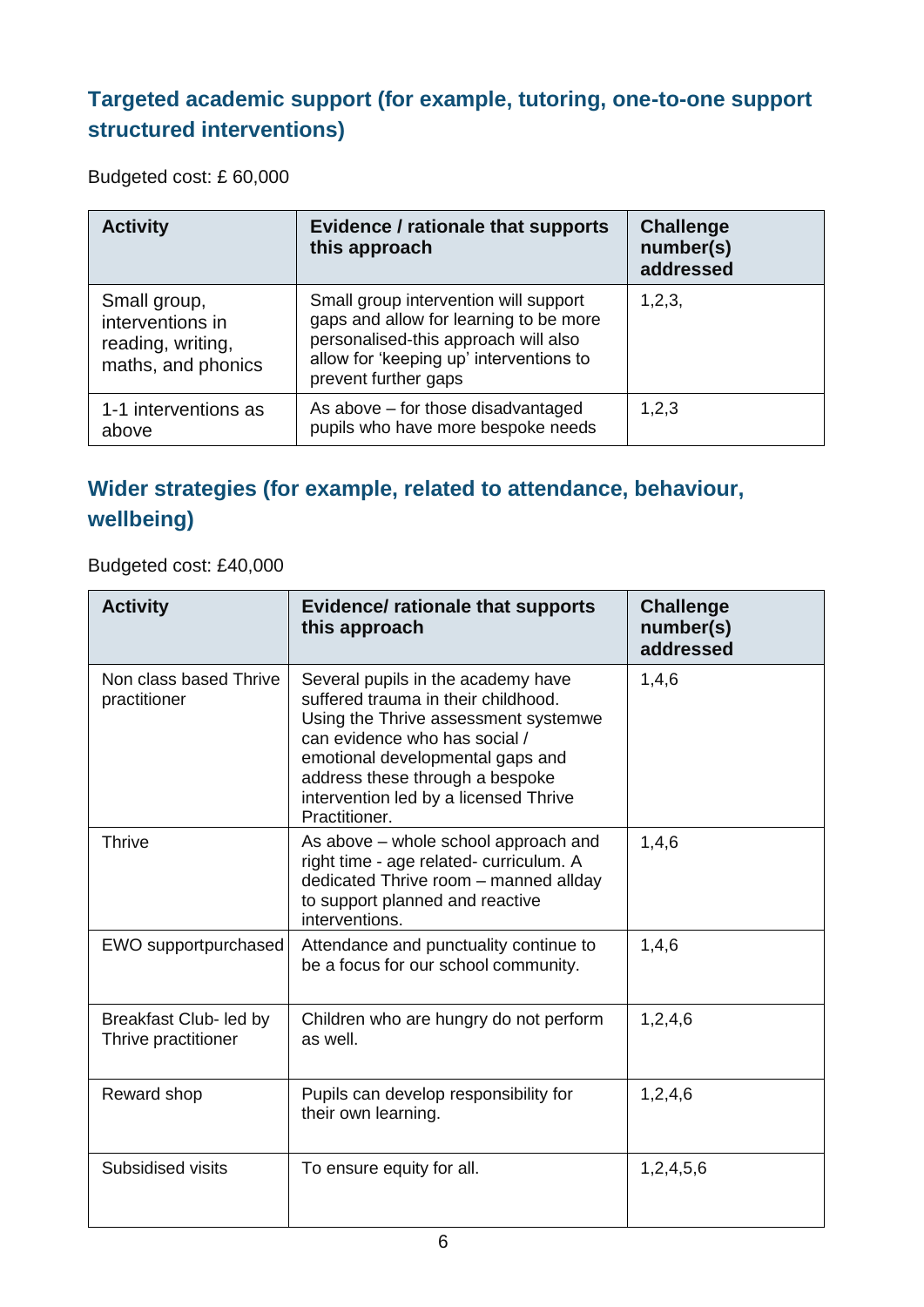| Musical instrument -<br>newly purchased<br>resources and tuition                | Every child should have the opportunity<br>to learn to play an instrument/perform in<br>front of an audience.     | 5   |
|---------------------------------------------------------------------------------|-------------------------------------------------------------------------------------------------------------------|-----|
| Jigsaw- PSHEscheme                                                              | To address the social and emotional<br>curriculum.                                                                | 1,4 |
| Junior Jam- peripatetic<br>teachers support the CS<br>curriculum                | Enhance the wider curriculum with<br>specialised provision.                                                       | 5   |
| Classroom kitchen                                                               | Online cooking support to promote<br>practical life skills.                                                       | 5   |
| Inclusion manager to<br>continue to strengthen<br>relationships with<br>parents | To continue to work with parents to<br>strengthen community links and target<br>support for appropriate families. | 6   |

## **Total budgeted cost: £** 180,000